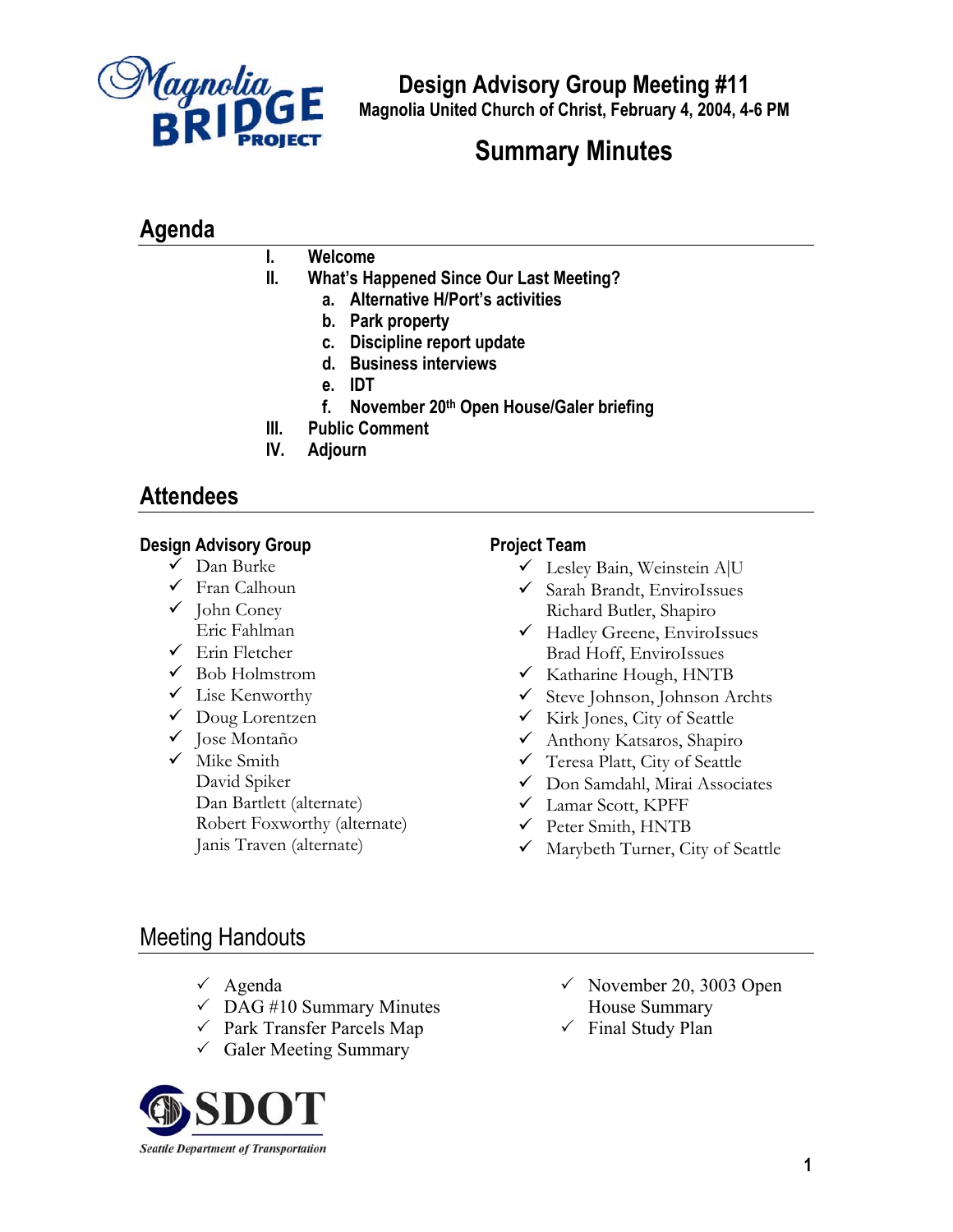## I. Welcome

### **Sarah Brandt, EnviroIssues**

Kirk Jones welcomed the group and asked for comments on the November DAG meeting minutes. After a brief discussion, Sarah Brandt said the team would be happy to entertain further comments after group members had a chance to review the summary, but hoped to post the final summary on the Web soon.

### **Discussion:**

**Kenworthy** The viewpoint report should reflect the committee's desire to encourage federal funding. DAG members want the visual quality package to reflect the committee's desire to have the photos show the magic and beauty of the study area for potential reviewers and funders in the east. The minutes should reflect the group's consensus.

## **Conclusion: The November 5, 2003 DAG minutes were accepted with above consensus noted and pending any further comment received from**  DAG members by Friday February 6<sup>th</sup>.

## II. What's Happened Since Our Last Meeting?

**Kirk Jones, SDOT Project Manager** 

## **Alternative H/Port's Activities**

Kirk Jones said that many things have happened since the last DAG meeting. He said that most of the discipline reports are in the second review cycle, except for the traffic report because the team has run into difficulties with Alternative H that have required further traffic analysis on the Alaskan Way W connection with the Galer Flyover. The results, so far, suggest a fatal flaw in this alternative. If the team determines that there is a fatal flaw in Alternative H, then it will not carry that Alternative through into the EIS.

Kirk also mentioned that the Port of Seattle has told the City that the Magnolia Bridge Project's traffic projections do not match their projections for the amount of traffic that will be accessing their North Bay property in the future. In particular, elevated signalized intersections may not work with the amount of traffic they project. Kirk said the Port's development may have an impact, but restrictions on the capacity of  $15<sup>th</sup>$  Avenue W and Elliott Avenue limit the amount of traffic that the area can handle. Dan Burke said the Port is also concerned that in Alternative A–Ramps the volume of traffic merging on the new bridge could result in a weaving problem.

Because of these concerns, Kirk explained, the Port is looking at how things can be done differently to allow for future flexibility. The Port has proposed a general scheme that is similar to Alternative D, although it swings farther north. The Port's proposed alternative connects to the same location at  $15<sup>th</sup>$  Avenue W as Alternative D, but touches ground near the north end of the existing cold storage buildings and then runs along the surface, thus avoiding existing businesses (such as City Ice and Trident). The surface road will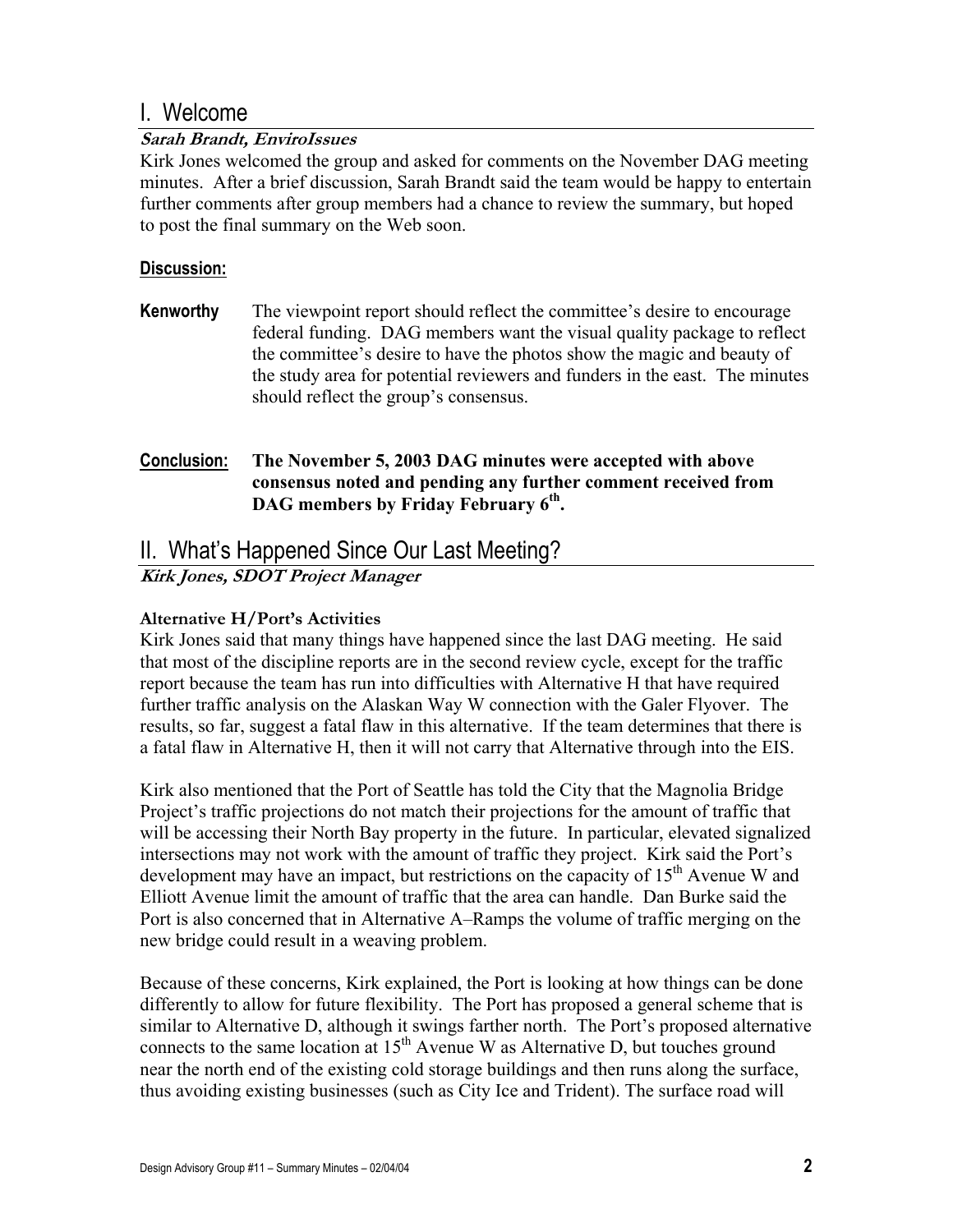make it easier to adjustment the intersections in the future if needed. The alignment becomes an aerial structure to the west of the existing buildings to get up to Galer Street on the top of the bluff.

Dan Burke emphasized that the Port's North Bay team is still developing the proposed alignment, and will present it to the Port Commission on February  $19<sup>th</sup>$  for approval. If the Commission approves it, the Port will then make a formal request to the City to include the new alignment in the Magnolia Bridge Project EIS. Kirk said that if the alignment becomes a new EIS alternative, it will have to undergo the same analysis that has been done on the other alternatives. It will take approximately four to six months to do the additional technical work, such as bringing the new alternative up to the same level of design as Alternatives A and D and completing the additional geotechnical and environmental drilling, and to rewrite the discipline reports. Some models, such as the noise model, will have to be run again, but traffic impacts will most likely remain the same. The two projects plan to work together, and will coordinate before construction begins.

Kirk told the group that the team plans to have definite direction on these issues by the March DAG meeting, including how the Magnolia Bridge Project's schedule may be modified.

| Coney | How does the fatal flaw on Alternative H play out on Alternative D?                                                                                                                                               |
|-------|-------------------------------------------------------------------------------------------------------------------------------------------------------------------------------------------------------------------|
| Jones | Alternative D does not use the Galer Flyover.                                                                                                                                                                     |
| Coney | Why not use the current $15th$ Ave W connection in Alternative H instead<br>of insisting on using the Galer Flyover?                                                                                              |
| Jones | Because then the alternative would touch down on the surface for a very<br>short distance (just enough for an intersection) and then start back up on a<br>structure to connect to Galer at the top of the bluff. |
| Coney | Would it be possible to substitute Alternative D for the south part of<br>Alternative H?                                                                                                                          |
| Jones | With the capacity of Alternative D there would be no need, or enough<br>demand, for the north portion of Alternative H.                                                                                           |
| Coney | What will happen when the one bridge in Alternative D goes down? What<br>would be the alternative access route?                                                                                                   |
| Jones | The new bridge will be built to current design standards, if it went down in<br>an earthquake, the whole city would have serious problems.                                                                        |

#### **Discussion:**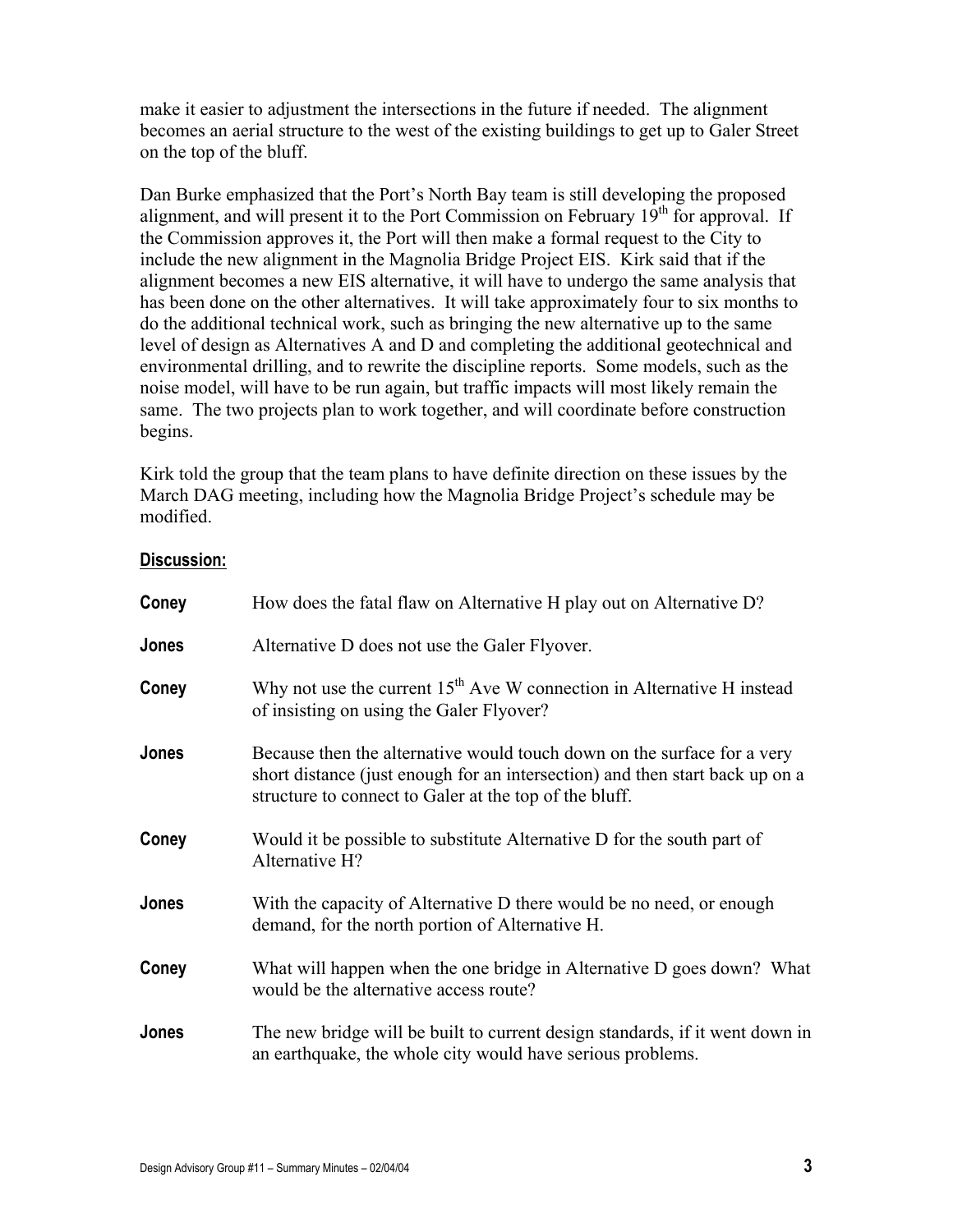| Coney        | SDOT is trying to deny people a fourth access point. The arguments<br>against the north part of Alternative H are not adequate.                                                                                                                                                                                                                                                                                                                                                                                                                                                                                                                                                                                                                                          |
|--------------|--------------------------------------------------------------------------------------------------------------------------------------------------------------------------------------------------------------------------------------------------------------------------------------------------------------------------------------------------------------------------------------------------------------------------------------------------------------------------------------------------------------------------------------------------------------------------------------------------------------------------------------------------------------------------------------------------------------------------------------------------------------------------|
| Jones        | SDOT needs to design something that will get federal funding and, right<br>now, Alternative H will not.                                                                                                                                                                                                                                                                                                                                                                                                                                                                                                                                                                                                                                                                  |
| Kenworthy    | Will the Magnolia Bridge team be a part of the February 19 <sup>th</sup> presentation<br>to the Port Commission?                                                                                                                                                                                                                                                                                                                                                                                                                                                                                                                                                                                                                                                         |
| Jones        | No.                                                                                                                                                                                                                                                                                                                                                                                                                                                                                                                                                                                                                                                                                                                                                                      |
| Kenworthy    | What are the Port's issues with Alternative A?                                                                                                                                                                                                                                                                                                                                                                                                                                                                                                                                                                                                                                                                                                                           |
| <b>Burke</b> | The Port's biggest problem is that the City has been looking at the existing<br>conditions zoning as the basis for all the project's analysis. The Port feels<br>that to assume the zoning will stay industrial for decades to come is to<br>limit future development possibilities. The Port has specific concerns<br>about merging trucks with general traffic on a single facility, as right now<br>many trucks use the Galer Flyover instead of the Magnolia Bridge. The<br>Port also wants to look at future land use potentials, which could mean<br>more traffic. The Port is concerned that something will be built that<br>cannot be adjusted in the future and wants to be sure that what is built is<br>useful for whatever land use possibilities may arise. |
| Kenworthy    | I would like a list of specific problems, from a traffic perspective, from the<br>Port. We need to come up with a constructive alternative that works.                                                                                                                                                                                                                                                                                                                                                                                                                                                                                                                                                                                                                   |
| Kenworthy    | Are the rumors true that, instead of feeding into Thorndyke, the Port's new<br>alternative will feed into a ramp that connects up to the bluff?                                                                                                                                                                                                                                                                                                                                                                                                                                                                                                                                                                                                                          |
| <b>Burke</b> | One of the variations the Port is considering takes into account that<br>connecting to Thorndyke might be politically difficult. The Port is<br>thinking of modifying the north part of Alternative H and having it<br>connect the north portion of the Port's project at 20th Avenue W. There<br>would also be the option to tie into the hillside where the current bridge<br>connects.                                                                                                                                                                                                                                                                                                                                                                                |
| Jones        | The Magnolia Bridge Project would only be looking at the Port's<br>alternative that is similar to Alternative D, but farther north. Other<br>connections to 15 <sup>th</sup> Avenue W may be required if denser development<br>comes to North Bay, but they would be included in the Port's analysis as<br>part of the North Bay project. The Magnolia Bridge Project is looking at<br>North Bay development that could happen under existing zoning. The<br>Port is looking at higher density development and the modifications to the<br>City's project that may be required with the higher density.                                                                                                                                                                  |
| Kenworthy    | When will the Port share their schematics?                                                                                                                                                                                                                                                                                                                                                                                                                                                                                                                                                                                                                                                                                                                               |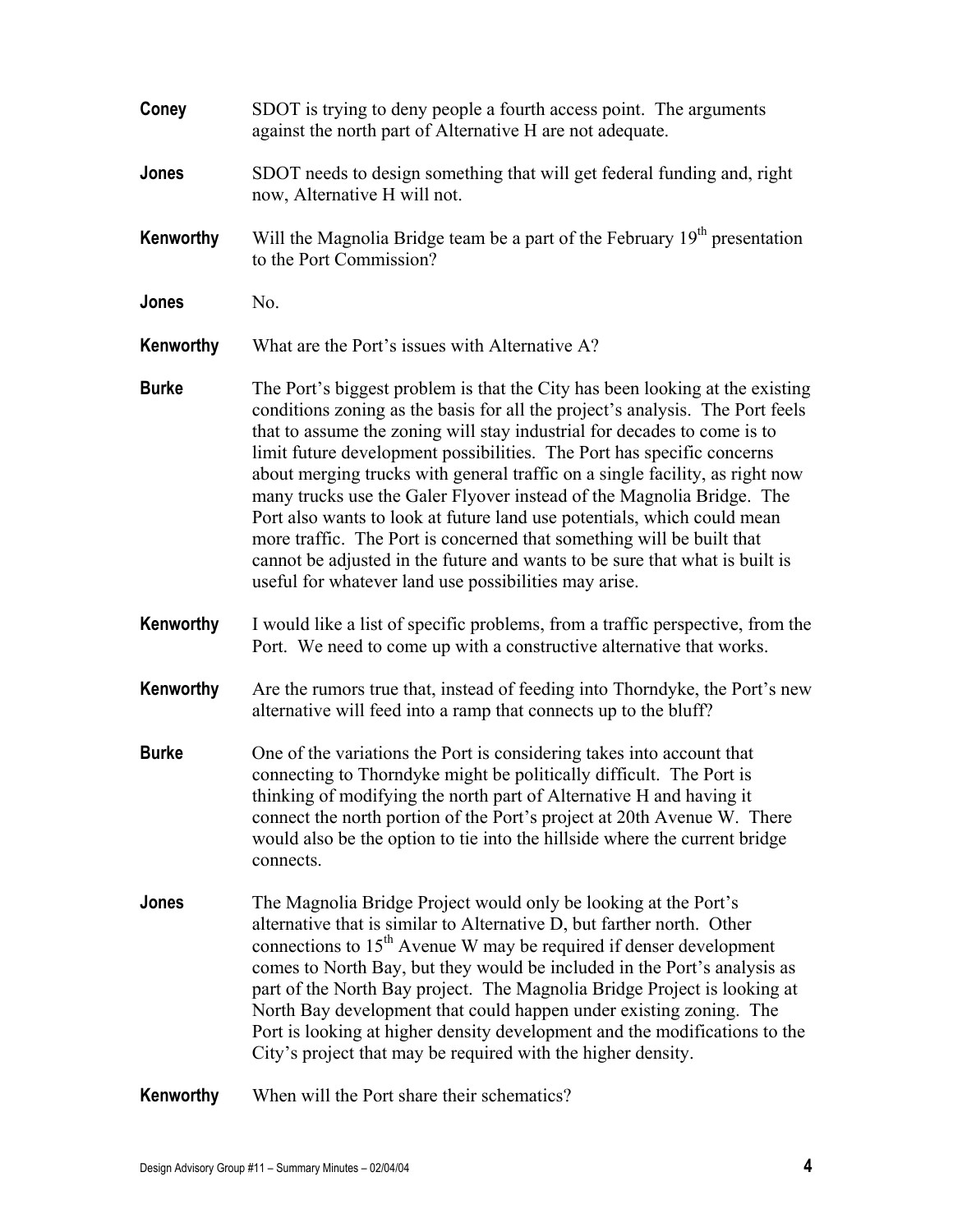- **Jones** After getting the go ahead from the Port Commission. Under the current timeline, the Magnolia Bridge Project should have the Port's recommendation by the end of February.
- **Kenworthy** Will the schematics be released before the Port has to amend their Comprehensive Plan changes?
- **Jones** I don't know.
- **Coney** Alternative H went away because of the problems with connecting to the Galer Flyover, now it is coming back because the Port's development might warrant it? The Port is thinking holistically, and SDOT is not. SDOT is only thinking of replacing the Magnolia Bridge, which is only one of the projects going on in the BINMIC area. A new monorail station will bring new traffic and people and create bottlenecks at the Dravus Street connections. Eventually, this area has to be fixed. These issues are important for jobs for Queen Anners, and they will cause problems for the whole area. By throwing out the twin bridge idea, we are hastening the day when the Dravus Street Bridge becomes unusable.

#### **Park Property**

Kirk Jones referred the group to a handout showing parcel outlines of the former Navy property at the west end of the Magnolia Bridge. The parcels are labeled according to how the they were identified in the City Ordinance that accepted the parcels. Parcel G is still owned by the Navy, Parcels A-E were originally City property and were returned to the City at no cost, and the City purchased Parcel F from the Navy. There is an existing park property north of the former Navy property. Originally, the bridge alignment swung into the former Navy property to avoid the park property to the north and thus any "Section 4(f)" considerations, which say that to be eligible for federal funding, projects must avoid park property if at all possible. Originally, the property was to be acquired by the City for general municipal purposes. However, because it was purchased with park levy funds, it could only accepted as park property. This triggers having to deal with 4(f) considerations.

Alternative A has more impact on Park property, and more  $4(f)$  considerations. The team will try to write the discipline report in a way that keeps Alternative A on equal footing with the other alternatives. There may be some exemptions that the team can work with since the City already has right-of-way through the park property. The team will be looking into the issue and working with the Parks Department as the project continues.

#### **Discipline Report Update**

Kirk Jones reported that out of 14 discipline reports, eight have gone through a second rewrite. The rest of the reports will be reviewed by the middle of February. The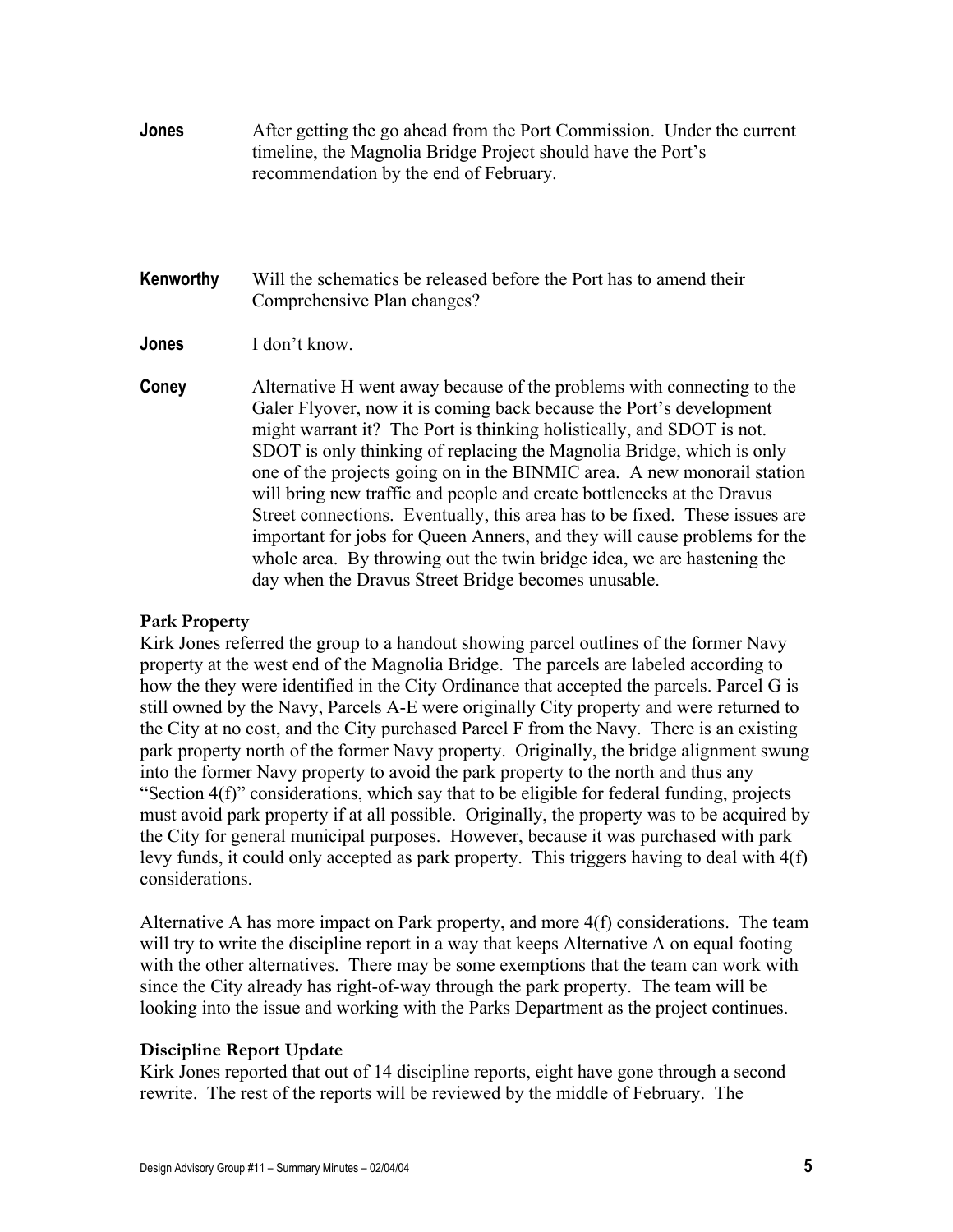economic report is taking longer than the other reports because of the number of business interviews the team is conducting.

#### **Business Interviews**

The team has finished talking to all the businesses that are impacted by the project to find out more about their operations. This has been an interesting process. While City Ice and others have greater impacts, all businesses in the study area will be impacted.

### **IDT**

The IDT is an inter-disciplinary team of specialists from the City of Seattle. At their last meeting they adopted the Magnolia Bridge Project Final Study Plan. The plan will now be sent back to WSDOT and FHWA for approval. Copies of the plan were distributed to all DAG members.

### **Open House/Galer Briefing**

There was a good turnout at the November 20, 2003 public open house. On December 10, 2003, the City held a small meeting at a private home on the corner of Galer and Thorndyke to discuss traffic operations problems that neighborhood is having. SDOT will be making some changes to help slow down traffic coming off the bridge. The improvements plan to be implemented later this spring or early summer.

#### **Discussion:**

| Holmstrom          | How will the issues with the park property adjust the bridge alignments?                                                                                                   |
|--------------------|----------------------------------------------------------------------------------------------------------------------------------------------------------------------------|
| Jones              | This does not change the alignments, but creates more work to assess the<br>impacts to park property.                                                                      |
| Holmstrom          | Will this affect the project, even though the preliminary reports are already<br>complete?                                                                                 |
| Jones              | The project team is hoping to work out a joint agreement with the Parks<br>Department, which should result in little effect on the project.                                |
| <b>Smith</b>       | Throughout the project, the goal has been to avoid closing the existing<br>bridge except for the final connection to Galer. How long will the bridge<br>have to be closed? |
| Jones              | Approximately six months.                                                                                                                                                  |
| <b>Conclusion:</b> | Without further questions from the group, Sarah Brandt asked for<br>public comment.                                                                                        |

## III. Public Comment

### **Member of**